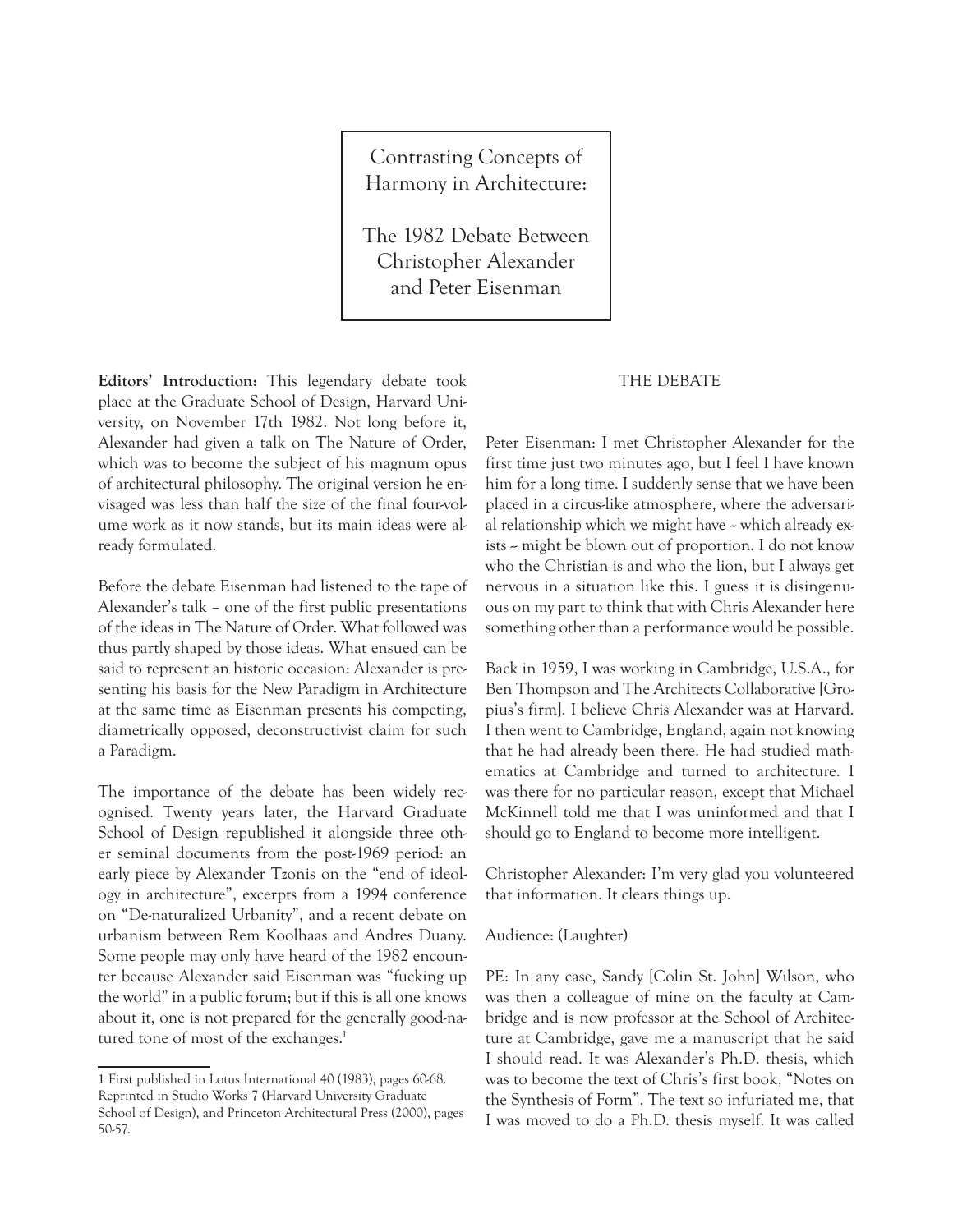"The Formal Basis of Modern Architecture" and was an attempt to dialectically refute the arguments made in his book. He got his book published; my thesis was so primitive that I never even thought of publishing it.

In any case, I thought that today we could deal with some of my problems with his book. But then I listened to the tape of his lecture last night, and again I find myself in a very similar situation. Christopher Alexander, who is not quite as frightening as I thought  $\sim$  he seems a very nice man  $\sim$  again presents an argument which I find the need to contest. Since I have never met him prior to this occasion, it cannot be personal; it must have something to do with his ideas.

Chris, you said we need to change our cosmology, that it is a cosmology that grew out of physics and the sciences in the past and is, in a sense, 300 years old. I probably agree with every word of that. You said that only certain kinds of order can be understood, given that cosmology. You said the order of a Coke machine is available to us because of our causal, mechanistic view of the world. And then you brought up that the order of a Mozart symphony is not available to us. Don't you think that the activity of the French "Structuralists" is an attempt to find out the order of things as opposed to the order of mechanisms, the ontology of things as opposed to the epistemology of things, i.e., their internal structure? This kind of philosophical inquiry has been part of current French thought for the last 20 years. Don't you think that it is something like what you're talking about?

CA: I don't know the people you are talking about.

PE: I am talking about people like Roland Barthes, Michel Foucault, Jacques Derrida.

# CA: What do they say?

PE: They say that there are structures, in things like a Mozart symphony or a piece of literature, and that we can get beyond the function of a symphony or the function of a piece of literature to provide a story of knowledge, that we can get beyond those functions to talk about the innate structure or order of these things. And that this order has little to do with the hierarchical, mechanistic, and deterministic order of the past 300 years. Rather it is based on an alternative to Western values as determined by metaphysics. This order sug-

gests not so much an opposition as an alternative view, which suggests that structures are not dialectical in nature but, rather, that they are made up of differences.

I was very much in sympathy with the things you were saying in your lecture. In fact, I would like to think that for the past 10 or 15 years of my life I have been engaged in the same kind of work. My postfunctionalist essay in Oppositions 6 proposed an other aspect of architecture outside of function.

CA: I am not sure I know what you are driving at. See if this is right? One of the people on our faculty, I think, would probably espouse your point of view in some way. His attitude reflects a whole school of thought that has developed – crudely called Post-Modernism or whatever. Anyway, there is a school of thought, a serious group of theorists who have begun to talk about architecture in a quite new way in the last 10 years. And this faculty member says to me, from time to time, something like this: "Essentially, Chris, they're saying exactly the same thing you are. Why are you riding your horse as though you are some lone messenger when, in fact, everybody is talking about the same thing."

But what these Postmodernists and Structuralists are saying is not the same thing as what I said last night at all. Of course, I think there are people who are very serious and want to move the many with the privileged view of architecture that they have in their heads. But words are very, very cheap. And one can participate in intellectual discussions, right, left, and center, and you can go this way or you can go that way. Now then, I look at the buildings which purport to come from a point of view similar to the one I've expressed, and the main thing I recognize is, that whatever the words are  $\sim$ the intellectual argument behind that stuff  $\sim$  the actual buildings are totally different. Diametrically opposed. Dealing with entirely different matters.

Actually, I don't even know what that work is dealing with, but I do know that it is not dealing with feelings. And in that sense those buildings are very similar to the alienated series of constructions that preceded them since 1930. All I see is: number one, new and very fanciful language; and two, vague references to the history of architecture but transformed into cunning feats and quaint mannerisms. So, the games of the Structuralists, and the games of the Post Modernists are in my mind nothing but intellectualisms which have little to do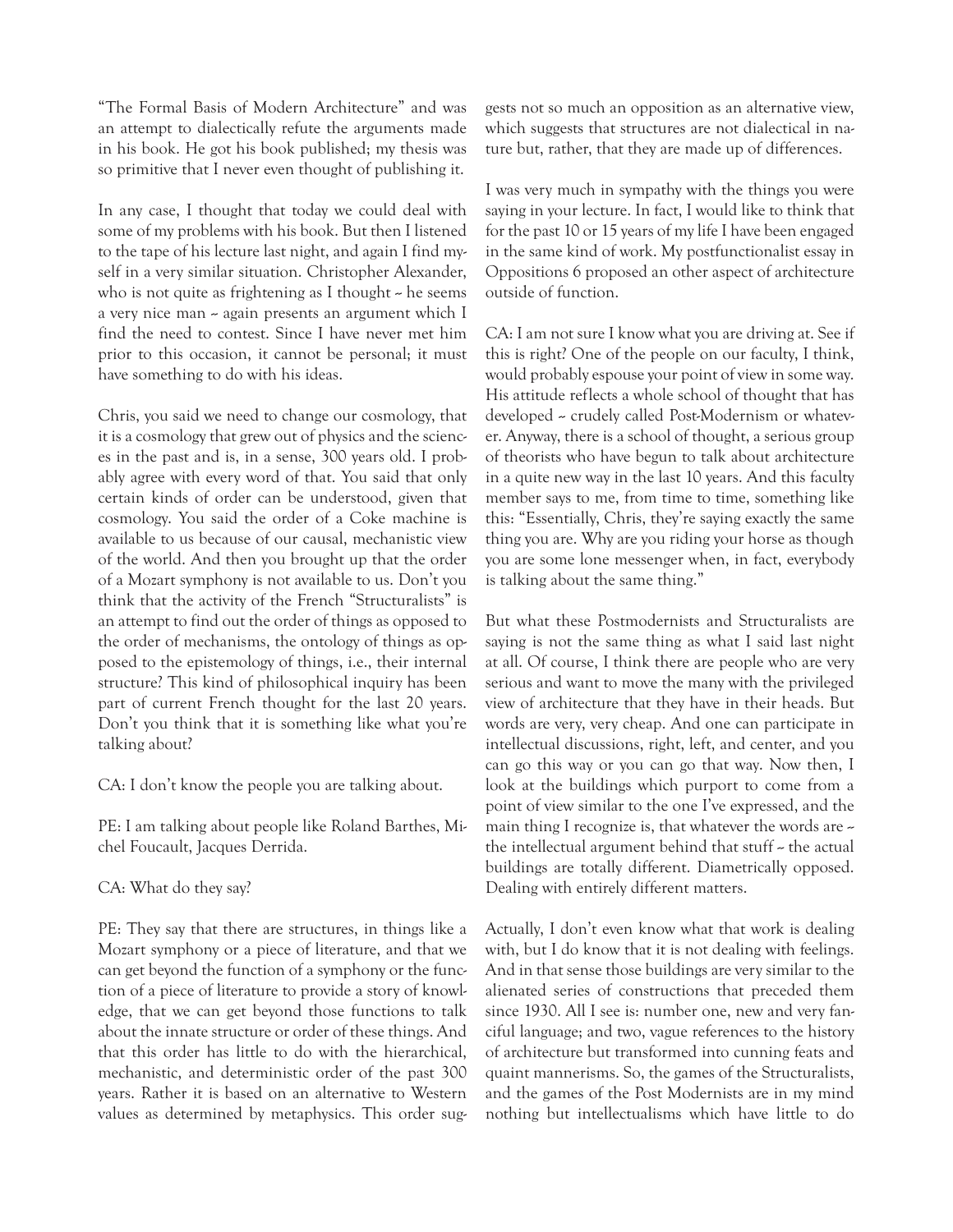with the core of architecture. This depends, as it always has, on feeling.

PE: Let us just back off for a minute. I wish we had some pictures here. I don't want to polarize this between the heavy, Eastern intellectual and the California joy boy. You cannot ask people, as you did last night, to believe you because you have done 25 years of intellectual work - which I have followed very carefully and which is very intellectual – and then say "I am California magic". So I want to get away from these kinds of caricatures because we are not going to get anywhere with them. That is number one.

Number two: for you to plead ignorance of ideas that are in current use, does not make me an intellectual and you not, or vice versa; it means that you are interested in your cosmology, and I am interested in mine. So that is a wash. I did not come here to play "do you know" and get anxious about things. I am very interested in the whole self. In the Jungian cosmology, you may be a feeling type and I may be a thinking type. And I will never be able to have the kind of feeling that you have, and vice versa. We all live with the tyranny of the opposite. So I don't want to get into that game, because you win all the time. So why not start over.

CA: Let's have a go. That was a very good first round.

PE: I want to get out of the ring and try again. I came in on the wrong side. I certainly became the lion and you the Christian, and I have always wanted to be a Christian.

CA: I appreciate the very charming way you are bringing this into a slightly nicer state. Actually, with regard to what you said a moment ago, the business of the feeling type and the thinking type does need to be talked about. I know something about Jung's classifications. That we have different make-ups is probably an undeniable fact. But, somehow, the substantive core of the matter, to me, is the essence of what the debate about architecture must lead to. If you say: "Well, look, you're a feeling type, and I'm a thinking type, so let's not discuss that because we are always going to be on different sides", then it removes from this discussion what I feel to be the absolute heart and soul of the matter when it comes to buildings. Now I don't want to deny at all what you are saying about personalities. But I really cannot conceive of a properly formed attitude towards buildings, as an artist or a builder, or in any way, if it doesn't ultimately confront the fact that buildings work in the realm of feeling. So when you say, "Look you're that type, and I'm this type, and let's agree not to talk with one another about that fact", what's the implication? Is the implication that you think that feeling is not related to buildings? Perhaps you could answer that.

PE: Of course, if you are a feeling type, you would think that feelings are the essence of the matter; and I cannot help thinking, as a thinking type, that ideas are the essence of the matter. It is not something that I can walk away from. We all have a shadow, and my shadow is feeling. I accept that you are that way. I am asking you to accept me the way I am rather than dismissing what I say as not being at the heart of the matter. For you, feeling is the heart of the matter, because it is the only way you can configure the world. I cannot configure the way you do because then I would not be me, and you would not want me to do that.

CA: I'm not so sure about that.

PE: It is not I who is into tyranny. Let's see if we can discuss substantive issues. All I am saying is: do not put people down who cannot get at ideas through feeling. At least 50% of the people here cannot.

CA: You're saying to me, on the level of personal decency and person-to-person respect, let each of us recognize that we have our different attitudes towards the world, and let's not mix them up with the central, substantive matter at hand. That's what you're inviting me to do.

PE: That's what I was hoping.

CA: I will suspend that, if you can deal with that. I fully understand that what you're saying concerns you, and I'm quite comfortable with the person-to-person respect, given our different attitudes and so forth. The trouble is that we also happen to be dealing with a matter that I believe intellectually is the central issue. Intellectually, not from the point of view of feeling. It's very, very difficult for me to stay away from this issue because, if I don't talk about it with you to some extent, I will actually never know what you're really talking about. So, if you will permit me, I'd like to go into this matter and see where we come to. You see, there is a debate going on here, and there is also a disagreement -- I believe of substance. I'm not even sure whether we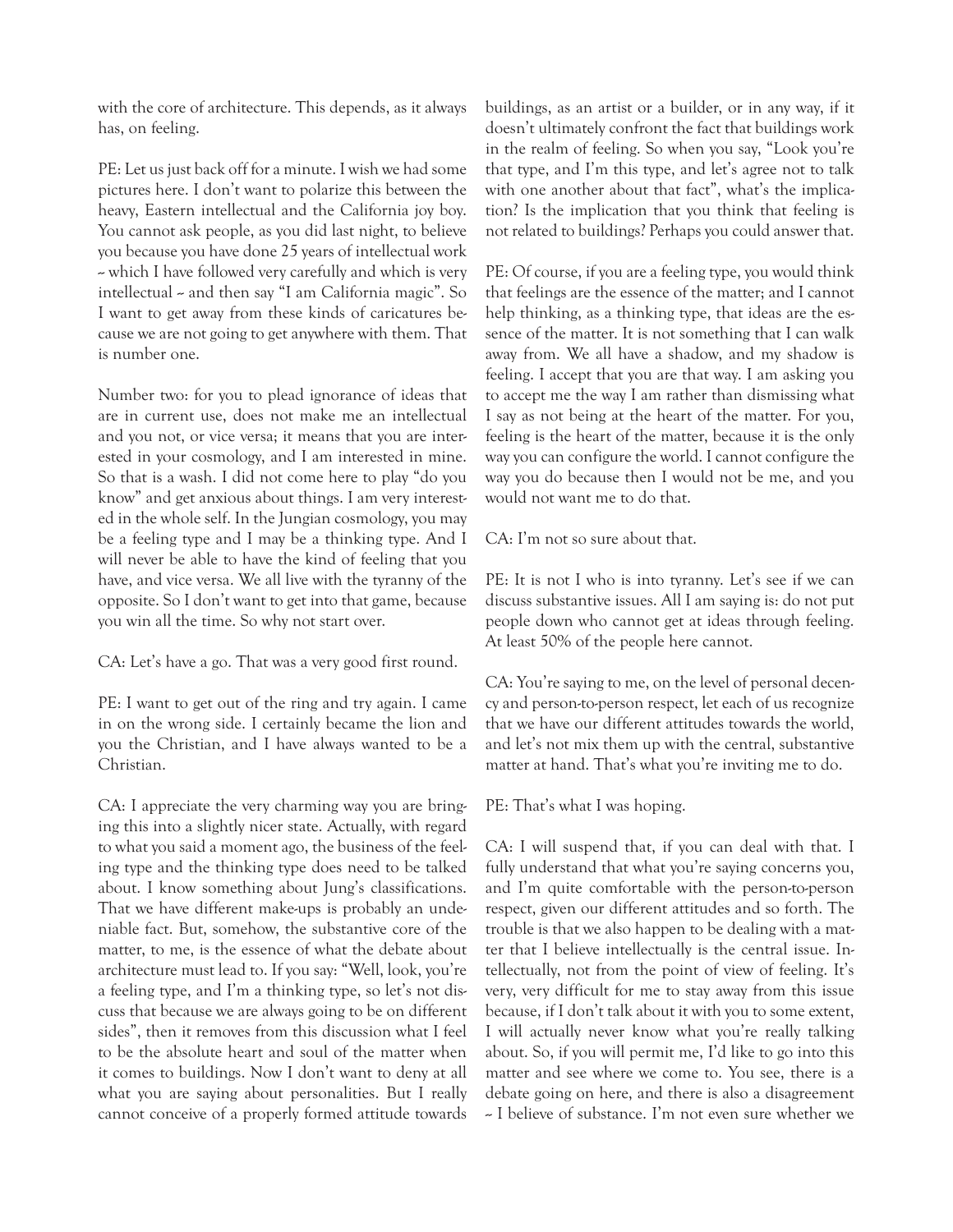work in the same way. That's why I would like to check out a couple of examples, buildings. Now, I will pick a building, let's take Chartres for example. We probably don't disagree that it's a great building.

PE: Well, we do actually, I think it is a boring building. Chartres, for me, is one of the least interesting cathedrals. In fact, I have gone to Chartres a number of times to eat in the restaurant across the street -- had a 1934 red Mersault wine, which was exquisite ~ I never went into the cathedral. The cathedral was done en passant. Once you've seen one Gothic cathedral, you have seen them all.

CA: Well, pick a building you like. Pick another.

PE: Let's pick something that we can agree on  $\sim$  Palladio's Palazzo Chiericati. For me, one of the things that qualifies it in an incredible way, is precisely because it is more intellectual and less emotional. It makes me feel high in my mind, not in my gut. Things that make me feel high in my gut are very suspicious, because that is my psychological problem. So I keep it in the mind, because I'm happier with that.

You see, the Mies and Chiericati thing was far greater than Moore and Chiericati, because Moore is just a pasticheur. We agree on that. But Mies and Chiericati is a very interesting example, and I find much of what is in Palladio  $\sim$  that is the contamination of wholeness  $\sim$  also in Mies. I also find alternation, as opposed to simple repetition. And you said things which are very close to my heart. I am very interested in the arguments you presented in your lecture. You said something about the significance of spaces between elements being repeated. Not only the element itself being repeated, but the space between. I'm very interested in the space between. That is where we come together. Now the space between is not part of classical unity, wholeness, completeness; it is another typology.

It is not a typology of sameness or wholeness; it's a typology of differences. It is a typology which transgresses wholeness and contaminates it. If you say  $A/B$   $A/B$ , that is an alternation of wholes outside of the classical canon, which tries to take A and B and bring them into symmetry  $\sim$  as in B/A/B/A/B. In other words, there are three B's with one in the center, and two A's as minor chords. When you have A/B/A/B/ you have alternating pairs with no center, closure or hierarchy. A/B/A/

 $B/A$  is complete.  $A/B/A/B$  is not. What is interesting about serial structures is the spaces between, not the elements themselves, but the differences between the two. You were talking about that last night when you gave an example of something that was not dealing with wholeness at all in the classical sense. Maybe we would benefit from talking more about this. Or not?

CA: I don't fully follow what you're saying. It never occurred to me that someone could so explicitly reject the core experience of something like Chartres. It's very interesting to have this conversation. If this weren't a public situation, I'd be tempted to get into this on a psychiatric level. I'm actually quite serious about this. What I'm saying is that I understand how one could be very panicked by these kinds of feelings. Actually, it's been my impression that a large part of the history of modern architecture has been a kind of panicked withdrawal from these kinds of feelings, which have governed the formation of buildings over the last 2000 years or so.

Why that panicked withdrawal occurred, I'm still trying to find out. It's not clear to me. But I've never heard somebody say, until a few moments ago, someone say explicitly: "Yes, I find that stuff freaky. I don't like to deal with feelings. I like to deal with ideas." Then, of course, what follows is very clear. You would like the Palladio building; you would not be particularly happy with Chartres, and so forth. And Mies ...

PE: The panicked withdrawal of the alienated self was dealt with in Modernism - which was concerned with the alienation of the self from the collective.

CA: However painful it is, we are doing pretty well right now. We're not being rude to each other, and things are moving along really nicely. It does seem to me, since we have locked into this particular discussion, that we ought to stay with it.

I want to tell a story that I told this morning. About two or three years ago, I was asked by the faculty at Berkeley to show some pictures of things I had been working on, and ended up locking horns with some people who were challenging my work. I recognized that their comments were coming from a place similar to that which you were just talking about, because the things that I make come from a very vulnerable spot. What happened was, one of the people who has been most vocif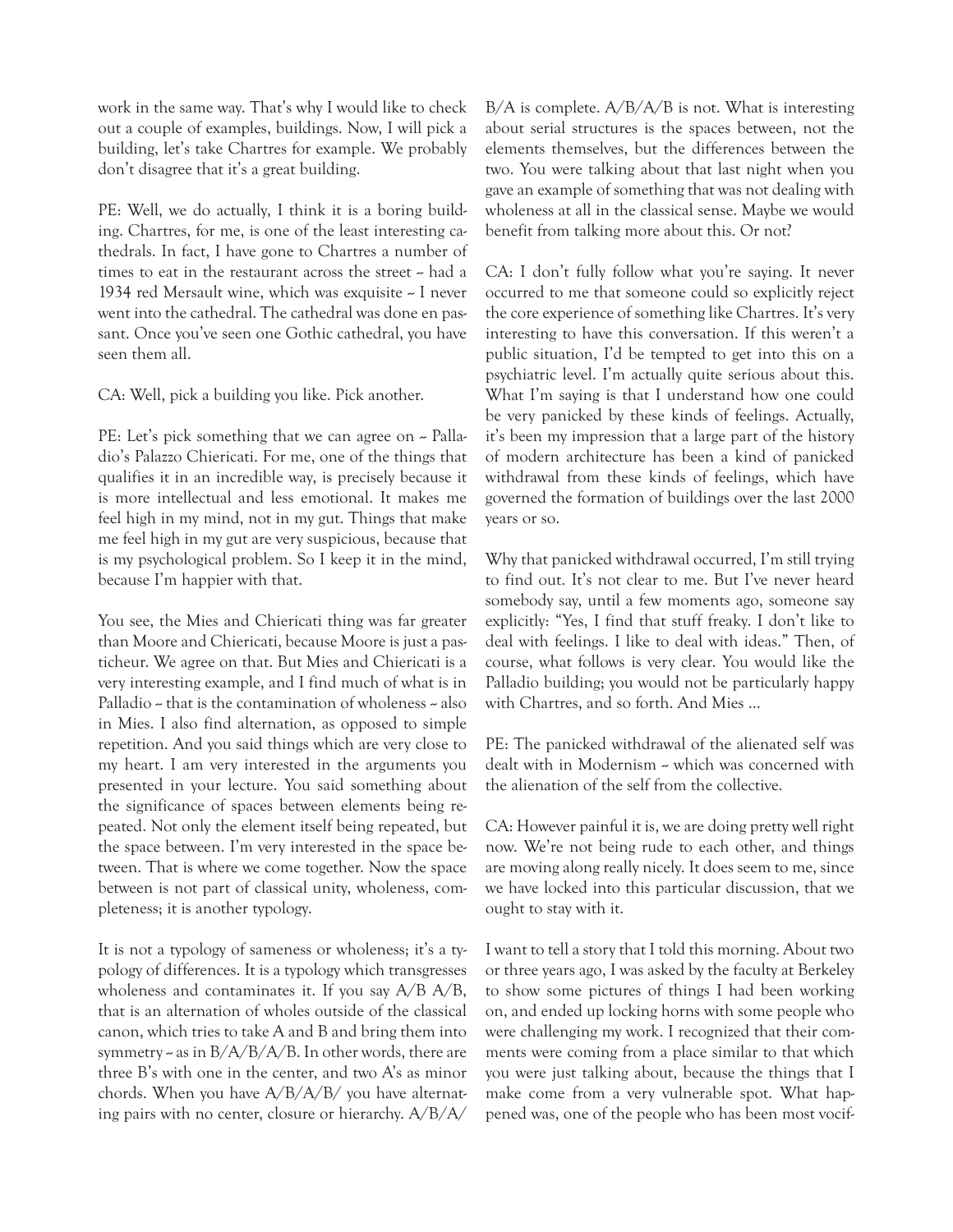erous in this field, a few days later, whispering privately in a corner said: "You know, I really shouldn't have said those things to you, but I've been making plans like this myself for some time but dare not show them to anybody". And this is, I have found, in dealing with various men in the profession over the last 10, 20, years, quite frequently you have this theme, where there's actually real fear about simple, ordinary, vulnerable stuff.

I will give you another example, a slightly absurd example. A group of students under my direction was designing houses for about a dozen people, each student doing one house. In order to speed things up (we only had a few weeks to do this project), I said: "We are going to concentrate on the layout and cooperation of these buildings, so the building system is not going to be under discussion."

So I gave them the building system, and it happened to include pitched roofs, fairly steep pitched roofs. The following week, after people had looked at the notes I handed out about the building system, somebody raised his hand and said: "Look, you know everything is going along fine, but could we discuss the roofs?" So I said: "Yes, what would you like to discuss about the roofs?" And the person said: "Could we make the roofs a little different?" I had told them to make just ordinary pitched roofs. I asked, "What's the issue about the roofs?" And the person responded: "Well, I don't know, it's just kind of funny." Then that conversation died down a bit. Five minutes later, somebody else popped up his hand and said: "Look, I feel fine about the building system, except the roofs. Could we discuss the roofs?" I said: "What's the matter with the roofs?" He said, "Well, I have been talking to my wife about the roofs, and she likes the roofs" - and then he sniggered. I said: "What's so funny or odd about that?" And he said: "Well, I don't know, I ... "

Well, to cut a long story short, it became clear that ... [Alexander goes to the blackboard and draws different types of roofs]. Now, all of you who are educated in the modernist canon know that as an architect, a respectable architect of the 1980s, it is quite okay to do this, you can do this, you can do this, you can do this, but please [he points to a pitched roof design] do not do this.

So, the question is, why not? Why does this taboo exist? What is this funny business about having to prove you are a modern architect and having to do something other than a pitched roof? The simplest explanation is that you have to do these others to prove your membership in the fraternity of modern architecture. You have to do something more far out, otherwise people will think you are a simpleton. But I do not think that is the whole story. I think the more crucial explanation  $\sim$  very strongly related to what I was talking about last night  $\sim$  is that the pitched roof contains a very, very primitive power of feeling. Not a low pitched, tract house roof, but a beautifully shaped, fully pitched roof. That kind of roof has a very primitive essence as a shape, which reaches into a very vulnerable part of you. But the version that is okay among the architectural fraternity is the one which does not have the feeling: the weird angle, the butterfly, the asymmetrically steep shed, etc. -- all the shapes which look interesting but which lack feeling altogether. The roof issue is a simple example. But I do believe the history of architecture in the last few decades has been one of specifically and repeatedly trying to avoid any primitive feeling whatsoever. Why this has taken place, I don't know.

PE: This is a wonderful coincidence, because I too am concerned with the subject of roofs. Let me answer it in a very deep way. I would argue that the pitched roof is - as Gaston Bachelard points out - one of the essential characteristics of "houseness". It was the extension of the vertebrate structure which sheltered and enclosed man. Michel Foucault has said that when man began to study man in the 19th century, there was a displacement of man from the center. The representation of the fact that man was no longer the center of the world, no longer the arbiter, and, therefore, no longer controlling artifacts, was reflected in a change from the vertebrate-center type of structure to the center-as-void. That distance, which you call alienation or lack of feeling, may have been merely a natural product of this new cosmology.

The non-vertebrate structure is an attempt to express that change in the cosmology. It is not merely a stylistic issue, or one that goes against feeling, or the alienation that man feels. When man began to study himself, he began to lose his position in the center. The loss of center is expressed by that alienation. Whether understood by modern architecture or not, what Modernism was attempting to explain by its form was that alienation. Now that technology has gone rampant, maybe we need to rethink the cosmology. Can we go back to a cosmol-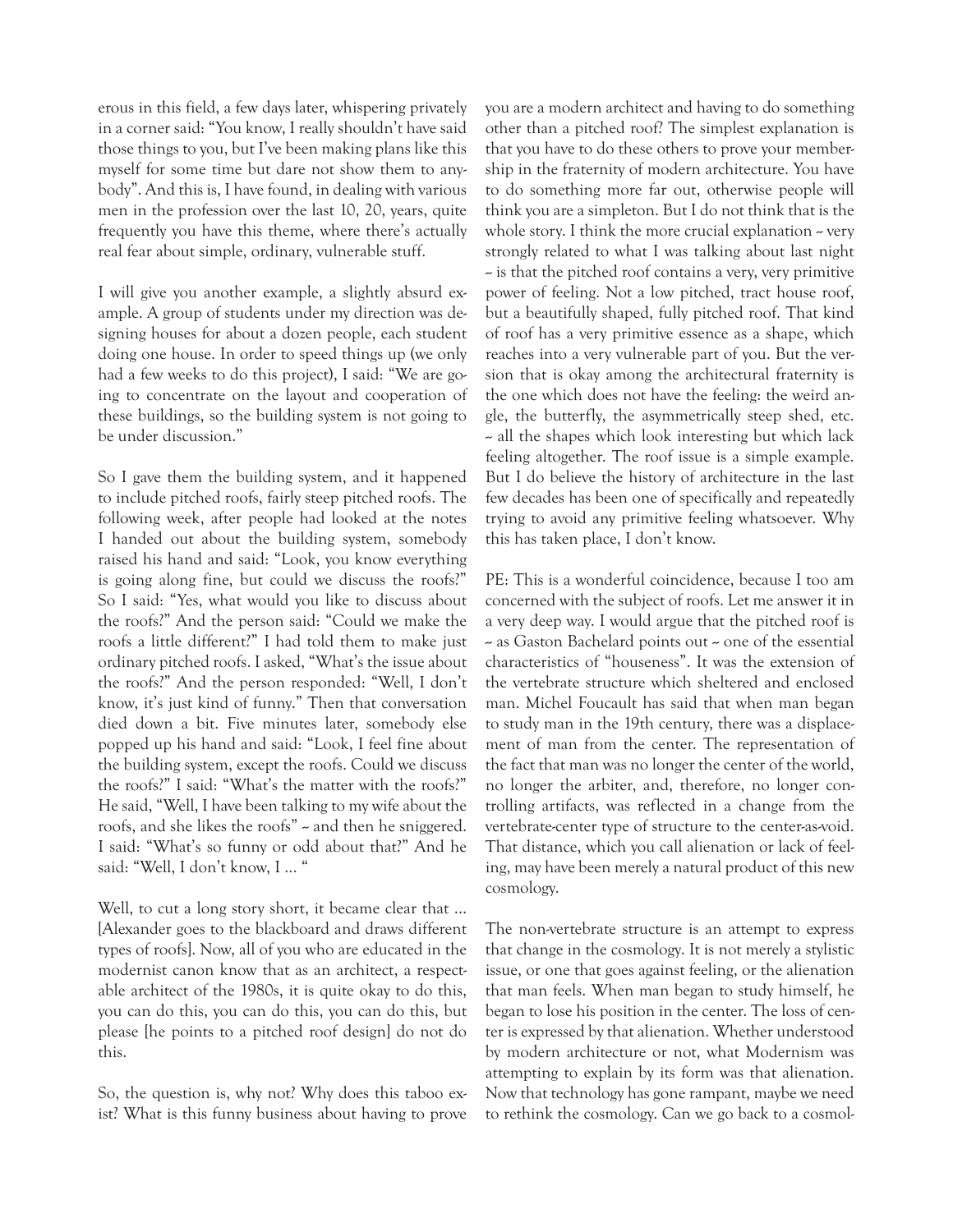ogy of anthropocentrism? I am not convinced that it is appropriate.

CA: Let me just inject one thing. This is a pretty interesting subject. I just want to make one thing clear. I am not suggesting that it would be good idea to romantically go back and pick up the pitched roof, and say: "Well, it did a certain job for several hundred years, why don't we keep it, or use it again?" I am talking about a totally different language than that.

I think I am going to have to give a rather more elaborate explanation. Up until about 1600, most of the world views that existed in different cultures did see man and the universe as more or less intertwined and inseparable ... either through the medium of what they called God or in some other way. But all that was understood. The particular intellectual game that led us to discover all the wonders of science forced us to abandon temporarily that idea. In other words, in order to do physics, to do biology, we were actually taught to pretend that things were like little machines because only then could you tinker with them and find out what makes them tick. That's all fine. It was a tremendous endeavor, and it paid off.

But it may have been factually wrong. That is, the constitution of the universe may be such that the human self and the substance that things made out of, the spatial matter or whatever you call it, are much more inextricably related than we realized. Now, I am not talking about some kind of aboriginal primitivism. I am saying that it may actually be a matter of fact that those things are more related than we realize. And that we have been trained to play a trick on ourselves for the last 300 years in order to discover certain things. Now, if that's true - there are plenty of people in the world who are beginning to say it is, by the way, certainly in physics and other related subjects  $\sim$  then my own contribution to that line of thought has to do with these structures of sameness that I have been talking about.

In other words, the order I was sketching out last night is ultimately, fundamentally an order produced by centers or wholes which are reinforcing each other and creating each other. Now, if all of that is so, then the pitched roof would simply come about as a consequence of all that -- not as an antecedent. It would turn out that, in circumstances where one is putting a roof on a building, in the absence of other very strong forces that are forcing you to do something different, that is the most natural and simple roof to do. And, therefore, that kind of order would tend to reappear  $\sim$  of course, in a completely different, modern technological style -simply because that is the nature of order, not because of a romantic harkening back to past years. You probably understand this.

PE: What we have not been able to get at yet is that it is possible to project a totally different cosmology that deals with the feelings of the self. Alternative views of the world might suggest that it is not wholeness that will evoke our truest feelings and that it is precisely the wholeness of the anthropocentric world that it might be the presence of absence, that is, the nonwhole, the fragment which might produce a condition that would more closely approximate our innate feelings today.

Let me be more specific. Last night, you gave two examples of structural relationships that evoke feelings of wholeness - of an arcade around a court, which was too large, and of a window frame which is also too large. Le Corbusier once defined architecture as having to do with a window which is either too large or too small, but never the right size. Once it was the right size it was no longer functioning. When it is the right size, that building is merely a building. The only way in the presence of architecture that is that feeling, that need for something other, when the window was either too large or too small.

I was reminded of this when I went to Spain this summer to see the town hall at Logrono by Rafael Moneo. He made an arcade where the columns were too thin. It was profoundly disturbing to me when I first saw photographs of the building. The columns seemed too thin for an arcade around the court of a public space. And then, when I went to see the building, I realized what he was doing. He was taking away from something that was too large, achieving an effect that expresses the separation and fragility that man feels today in relationship to the technological scale of life, to machines, and the car-dominated environment we live in. I had a feeling with that attenuated colonnade of precisely what I think you are talking about. Now, I am curious if you can admit, in your idea of wholeness, the idea of separation - wholeness for you might be separation for me. The idea that the too-small might also satisfy a feeling as well as the too-large. Because if it is only the too-large that you will admit, then we have a real problem.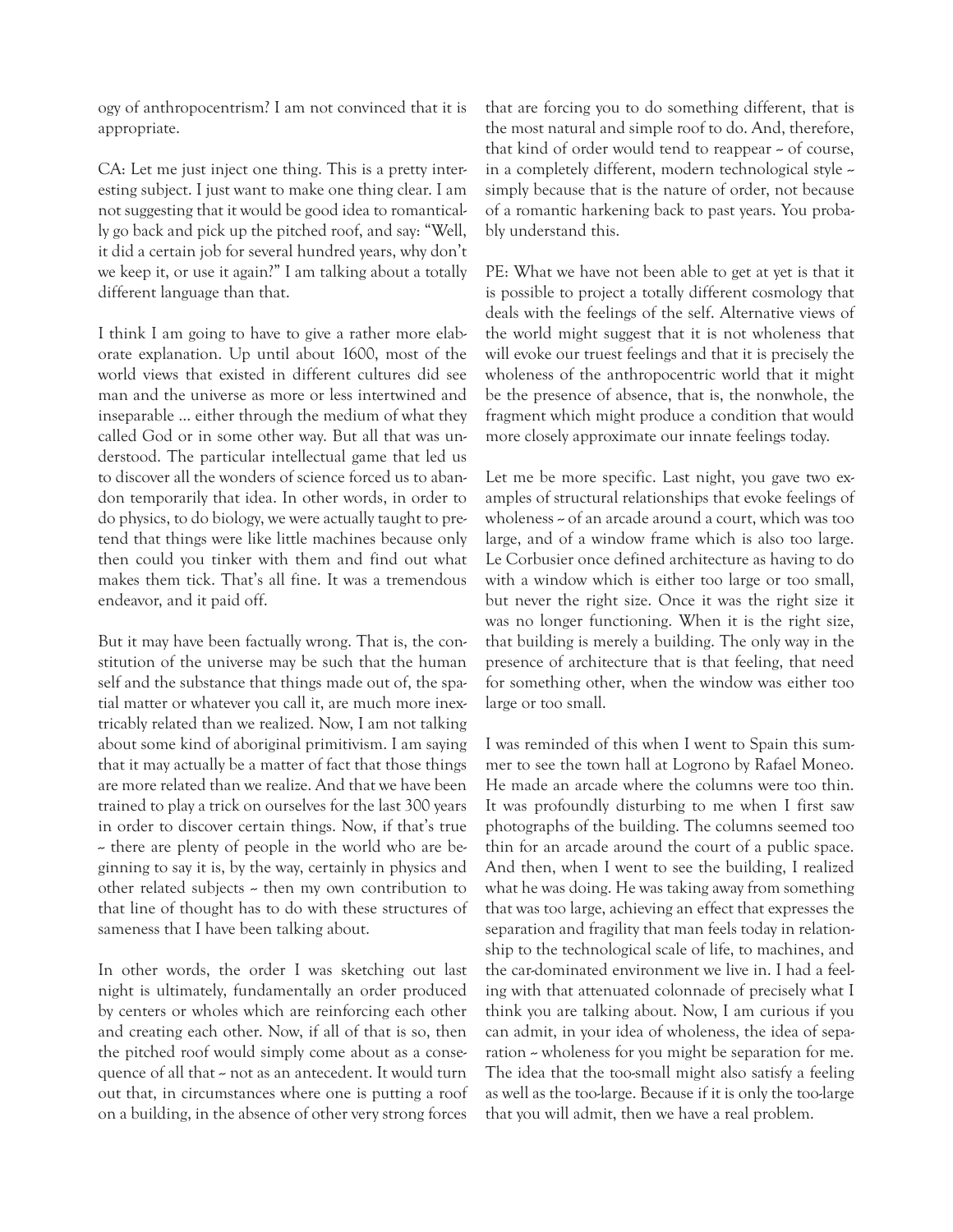CA: I didn't say too large, by the way, I just said large. Quite a different matter.

PE: You said a boundary larger than the entity it surrounds. I think you said too large.

CA: I said large in relation to the entity. Not too large.

PE: Large, meaning larger than it needs be?

CA: No, I didn't mean that.

PE: Well, could it be smaller than it needs be?

CA: Unfortunately, I don't know the building you just described. Your description sounds horrendous to me. Of course, without actually seeing it, I can't tell. But if your words convey anything like what the thing is actually like, then it sounds to me that this is exactly this kind of prickly, weird place, that for some reason some group of people have chosen to go to nowadays. Now, why are they going there? Don't ask me.

PE: I guess what I am saying is that I believe that there is an alternate cosmology to the one which you suggest. The cosmology of the last 300 years has changed and there is now the potential for expressing those feelings that you speak of in other ways than through largeness  $\sim$  your boundaries  $\sim$  and the alternating repetition of architectural elements. You had 12 or 15 points. Precisely because I believe that the old cosmology is no longer an effective basis on which to build, I begin to want to invert your conditions  $\sim$  to search for their negative  $\sim$  to say that for every positive condition you suggest, if you could propose a negative you might more closely approximate the cosmology of today. In other words, if I could find the negative of your 12 points, we would come closer to approximating a cosmology that would deal with both of us than does the one you are proposing.

CA : Can we just go back to the arcade for a moment? The reason Moneo's arcade sounded prickly and strange was, when I make an arcade I have a very simple purpose, and that is to try to make it feel absolutely comfortable -- physically, emotionally, practically, and absolutely. This is pretty hard to do. Much, much harder to do than most of the present generation of architects will admit to. Let's just talk about the simple

matter of making an arcade. I find in my own practical work that in order to find out what's really comfortable, it is necessary to mock up the design at full scale. This is what I normally do. So I will take pieces of lumber, scrap material, and I'll start mocking up. How big are the columns? What is the space between them? At what height is the ceiling above? How wide is the thing? When you actually get all those elements correct, at a certain point you begin to feel that they are in harmony.

Of course, harmony is a product not only of yourself, but of the surroundings. In other words, what is harmonious in one place will not be in another. So, it is very, very much a question of what application creates harmony in that place. It is a simple objective matter. At least my experience tells me, that when a group of different people set out to try and find out what is harmonious, what feels most comfortable in such and such a situation, their opinions about it will tend to converge, if they are mocking up full-scale, real stuff. Of course, if they're making sketches or throwing out ideas, they won't agree. But if you start making the real thing, one tends to reach agreement. My only concern is to produce that kind of harmony. The things that I was talking about last night -- I was doing empirical observation about  $\sim$  as a matter of fact, it turns out that these certain structures need to be in there to produce that harmony.

The thing that strikes me about your friend's building  $\sim$ if I understood you correctly  $\sim$  is that somehow in some intentional way it is not harmonious. That is, Moneo intentionally wants to produce an effect of disharmony. Maybe even of incongruity.

#### PE: That is correct.

CA: I find that incomprehensible. I find it very irresponsible. I find it nutty. I feel sorry for the man. I also feel incredibly angry because he is fucking up the world.

#### Audience: (Applause)

PE: Precisely the reaction that you elicited from the group. That is, they feel comfortable clapping. The need to clap worries me because it means that mass psychology is taking over.

Someone from the audience: Why should architects feel comfortable with a cosmology you are not even sure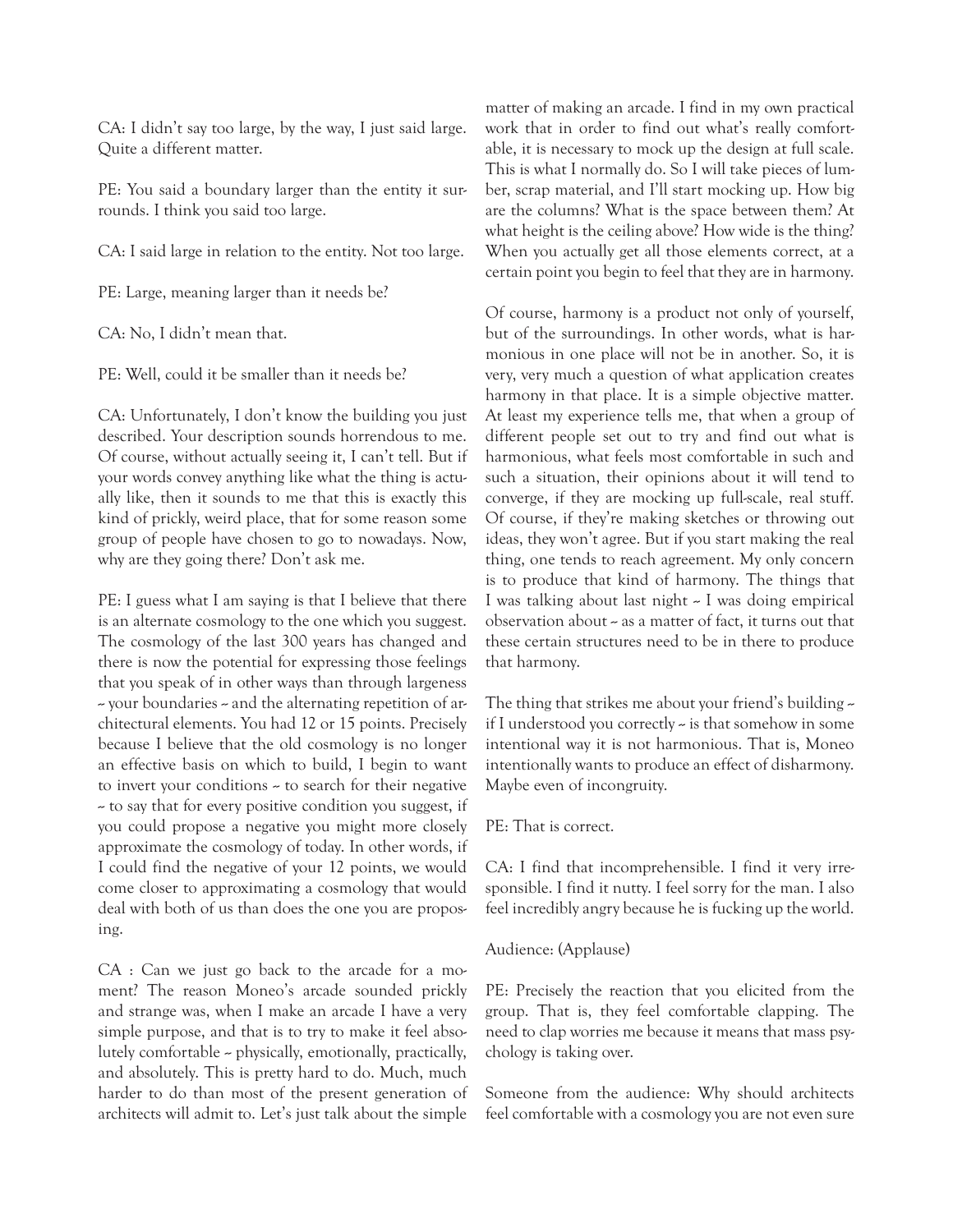#### exists?

PE: Let's say if I went out in certain places in the United States and asked people about the music they would feel comfortable with, a lot of people would come up with Mantovani. And I'm not convinced that that is something I should have to live with all my life, just because the majority of people feel comfortable with it. I want to go back to the notion of needing to feel comfortable. Why does Chris need to feel comfortable, and I do not? Why does he feel the need for harmony, and I do not? Why does he see incongruity as irresponsible, and why does he get angry? I do not get angry when he feels the need for harmony. I just feel I have a different view of it.

Someone from the audience: He is not screwing up the world.

PE: I would like to suggest that if I were not here agitating nobody would know what Chris's idea of harmony is, and you all would not realize how much you agree with him ... Walter Benjamin talks about "the destructive character", which, he says, is reliability itself, because it is always constant. If you repress the destructive nature, it is going to come out in some way. If you are only searching for harmony, the disharmonies and incongruencies which define harmony and make it understandable will never be seen. A world of total harmony is no harmony at all. Because I exist, you can go along and understand your need for harmony, but do not say that I am being irresponsible or make a moral judgement that I am screwing up the world, because I would not want to have to defend myself as a moral imperative for you.

## CA: Good God!

PE: Nor should you feel angry. I think you should just feel this harmony is something that the majority of the people need and want. But equally there must be people out there like myself who feel the need for incongruity, disharmony, etc.

CA: If you were an unimportant person, I would feel quite comfortable letting you go your own way. But the fact is that people who believe as you do are really fucking up the whole profession of architecture right now by propagating these beliefs. Excuse me, I'm sorry, but I feel very, very strongly about this. It's all very well to say: "Look, harmony here, disharmony there, harmony here  $\sim$  it's all fine". But the fact is that we as architects are entrusted with the creation of that harmony in the world. And if a group of very powerful people, yourself and others ...

PE: How does someone become so powerful if he is screwing up the world? I mean somebody is going to see through that ...

CA: Yes, I think they will quite soon.

PE: I would hope, Chris, that we are here to present arguments. These people here are not people who have rings in their noses, at least as far as I can see, and they can judge for themselves whether I am screwing up the world or not. If they choose to think I am screwing up the world, they certainly would not come here. These are open forums. For you to determine arbitrarily that I am screwing up the world seems self-righteous and arrogant. I have not had much of a chance to do so and neither have you. Precisely because I am uncomfortable with those situations which you describe as comfortable, I find myself having to live in New York. I do not live in San Francisco, even though I think it is a nice place. There is not enough grist there for me, not enough sand in the oyster. And my head starts -it may be my own psychological problem  $\sim$  but thank God, there is a loony bin called New York where eight million people who feel the way I do are allowed to be!

CA: Actually, New York is not created by that kind of madness. New York is certainly a very exciting place. When you compare it to Denmark or Sweden, I fully understand what you are saying. And I sympathize with you. Your observation seems to me a very reasonable one, objectively speaking. But that is quite a different matter. It's quite different from the original question: why should I feel so strongly, why should I get angry, because you are preaching disharmony? I was trying to explain to you why I get angry about it.

PE: I am not preaching disharmony. I am suggesting that disharmony might be part of the cosmology that we exist in. I am not saying right or wrong. My children live with an unconscious fear that they may not live out their natural lives. I am not saying that fear is good. I am trying to find a way to deal with that anxiety. An architecture that puts its head in the sand and goes back to neoclassicism, and Schinkel, Lutyens, and Ledoux,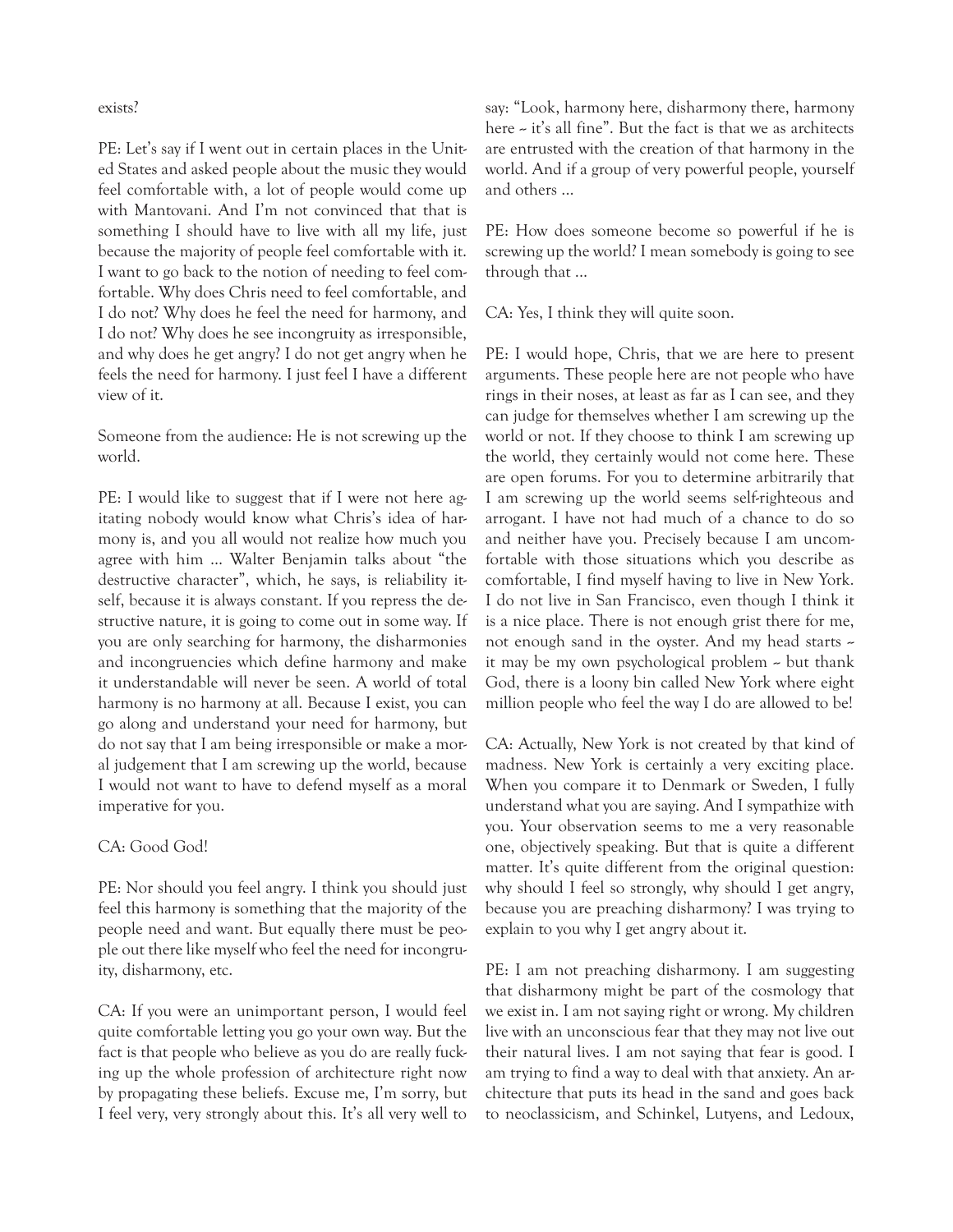does not seem to be a way of dealing with the present anxiety. Most of what my colleagues are doing today does not seem to be the way to go. Equally, I do not believe that the way to go, as you suggest, is to put up structures to make people feel comfortable, to preclude that anxiety. What is a person to do if he cannot react against anxiety or see it pictured in his life? After all, that is what all those evil Struwwel Peter characters are for in German fairy tales.

CA: Don't you think there is enough anxiety at present? Do you really think we need to manufacture more anxiety in the form of buildings?

PE: Let me see if I can get it to you another way. Tolstoy wrote about the man who had so many modern conveniences in Russia that when he was adjusting the chair and the furniture, etc., that he was so comfortable and so nice and so pleasant that he didn't know -- he lost all control of his physical and mental reality. There was nothing. What I'm suggesting is that if we make people so comfortable in these nice little structures of yours, that we might lull them into thinking that everything's all right, Jack, which it isn't. And so the role of art or architecture might be just to remind people that everything wasn't all right. And I'm not convinced, by the way, that it is all right.

CA: I can't, as a maker of things, I just can't understand it. I do not have a concept of things in which I can even talk about making something in the frame of mind you are describing. I mean, to take a simple example, when I make a table I say to myself: "All right, I'm going to make a table, and I'm going to try to make a good table". And of course, then from there on I go to the ultimate resources I have and what I know, how well I can make it. But for me to then introduce some kind of little edge, which starts trying to be a literary comment, and then somehow the table is supposed to be at the same time a good table, but it also is supposed to be I don't know what; a comment on nuclear warfare, making a little joke, doing various other things ... I'm practically naive; it doesn't make sense to me.

 $\star$ 

Editors' Comments: Contemporary commentary<sup>2</sup> tried to paint this as a clash between East and West Coasts, intellect vs metaphysics, abstraction vs empiricism – anything, in fact, to avoid the substance of it. Surely Alexander was being Socratic when he professed ignorance of those "French 'Structuralists" Eisenman was so keen on, before he asked his opponent to describe what it was they said. Interestingly, much of what Eisenman then went on to say could as well have been said by Alexander: for example, he talks of an "innate structure or order" which is non-mechanistic; and he is interested in "the ontology … as opposed to the epistemology of things". But Alexander's retort provides the crux of the debate: that all sounds very well, he says, but tell me now what kinds of buildings it leads you to make – "words", he goes on, "are very, very cheap". In saying this he exposes, at the very beginning of the debate, the fact that Eisenman's architecture is based on what he implies to be empty intellectual discussion: on a new and fanciful language that fails to connect to the product.

Remember that Eisenman has now, for forty years, been turning from one fashionable pretext to another in an effort to justify his architecture of disjunction, rapidly quitting them when they get too stale, or too prone to debunking. His friend Charles Jencks has described his progress thus:

His early designs in the Cardboard Corbu vocabulary were derived from processes based loosely on the transformational grammar of Noam Chomsky. In the seventies, however, Eisenman turned towards post-structuralism and has since 1980 picked up on one nuova scienza after another.<sup>3</sup>

In his debate with Alexander we catch him equally "loosely" in post-structuralist mode, with, as yet, not a shred of "nuova scienza" in sight. His performance shows us why Reyner Banham called him "a self-annotating solipsist".

Of the three Frenchmen Eisenman mentions – two of them broadly structuralist, the other a post-structuralist

<sup>2</sup> We refer to Georges Teyssot's ludicrously biased "Marginal comments" provided at the end of the debate as published in Lotus International, no.40 (1983), pp69ff.

<sup>3</sup> Charles Jencks, "The New Paradigm in Architecture", Datutop 22 (absolute motion), Tampere U. of Technology, 2002, p.18.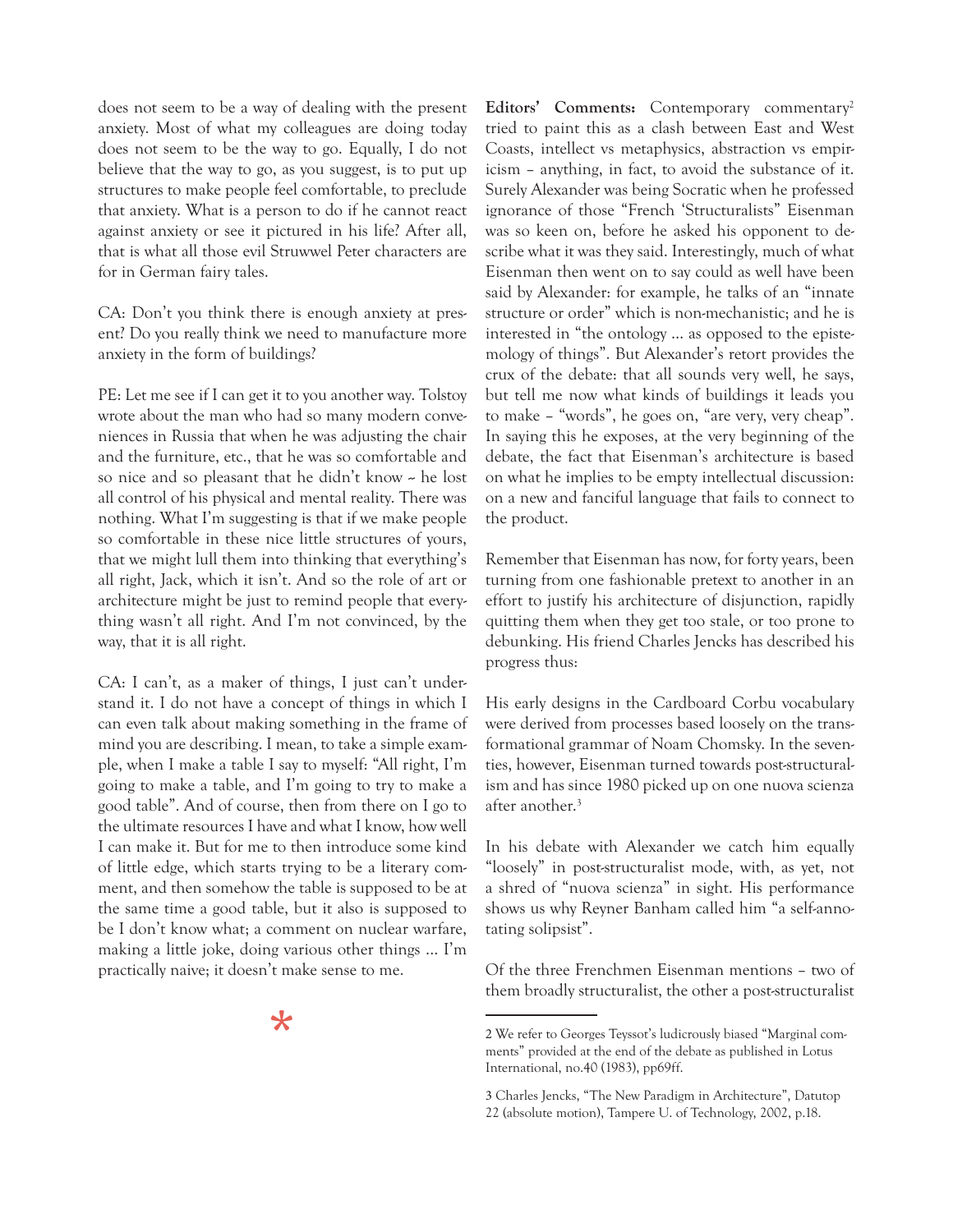– he seems closest in spirit (if one can use this word in connection with Eisenman) to Foucault, that denizen of the margins. In his somewhat leaden description of Palladio's Palazzo Chiericati (which conveys only the most etiolated sense of what that building might mean to him) he seeks to relocate the marginal aspects of the building to its centre, describing the quality he is looking for, in a deliberately provocative phrase, as that which "transgresses wholeness and contaminates it". In fact, for Eisenman, without such transgression, architecture doesn't exist: he remembers that Corbusier

"... once defined architecture as having to do with a window which is either too large or too small, but never the right size. When it is the right size, the building is merely a building."

He goes on to give an astonishingly lucid description of the emerging deconstructivist program, in his description of an arcade in the town hall of Logrono, Spain by Rafael Moneo (the architect responsible most recently for the new Cathedral in Los Angeles):

It was profoundly disturbing to me when I first saw photographs of the building. The columns seemed too thin for an arcade around the court of a public space. And then, when I went to see the building, I realized what he was doing. He was taking away from something that was too large, achieving an effect that expresses the separation and fragility that man feels today in relationship to the technological scale of life, to machines, and the car-dominated environment we live in.

This expresses Eisenman's idea of order: it is not about wholeness, but rather the expression – one could say celebration – of separation and frustration. It is this "social narrative" which is all that matters to him.

The debate is, therefore – despite the title given to it at the time, of "Discord Over Harmony in Architecture"4 – more about Order than Harmony: Foucault's Order of Things vs Alexander's Nature of Order. On the one hand we have Order presented as something subjective, socially-constructed, with the flavour of repression about it, and on the other Order as something objective, a fundamental property of matter, something essentially generative. Alexander was convinced, as he

had been for twenty years – well before Eisenman got into bed with any "nuova scienza" – that Order and Harmony were both objective facts, susceptible to scientific method, and, since the debate took place, a number of scientists have begun to come around to this same position. By contrast, Derrida's use of science has now been classed among the Intellectual Impostures,<sup>5</sup> so here in the debate we see the early stages of the inevitable clash between real science and voodoo science in architecture, which is only now coming out into the open in the wake of the publication of Charles Jencks's The New Paradigm in Architecture.

Subsequent architectural history shows that Alexander's "New Paradigm" has been marginalised, as professional opinion steadily embraced Eisenman's paradigm. Many question how this could possibly have happened. Why should people have ignored the sane, reasonable, and humane vision of Alexander in order to embrace the transgressive vision of the deconstructivists – a vision, as Alexander pointed out twenty years ago, that neglects feeling? But of course the deconstructivists don't neglect feeling altogether. Theirs is the feeling generated by abstractions writ large, by the shock of scale and contrast, by the sensationalism and spectacle of the new and the bizarrely transfigured – a totemic architecture of novelty. Eisenman's architecture turned out to be a perfect fit with a late-industrial society seeking ever more thrilling forms, new assemblies, alien geometries – all permutations of the same limited industrial vocabulary. The deconstructivists offered this world a highly entertaining new metallic expression. That it had little nutritional content was not the point.

In this debate, Alexander does not appear to be aware of how well the deconstructivists were already organised. He trusted in the soundness of his ideas to win over the architectural profession – a technique that works in science and mathematics, but not often in the humanities. Alexander clearly did not give sufficient weight to the extra-architectural forces shaping architecture, including the force of fashion in a decaying industrial culture. In a telling exchange, he is confident that the general public is both interested in, and capable of, influencing the direction of architecture.

PE: How does someone become so powerful if he is

<sup>4</sup> (Harvard) GSD News, Jan./Feb. 1983. When Lotus published it later that year the title had become "Contrasting concepts of harmony in architecture".

<sup>5</sup> Sokal, Alan & Jean Bricmont, Intellectual impostures: Postmodern philosophers' abuse of science, Profile, 1998.